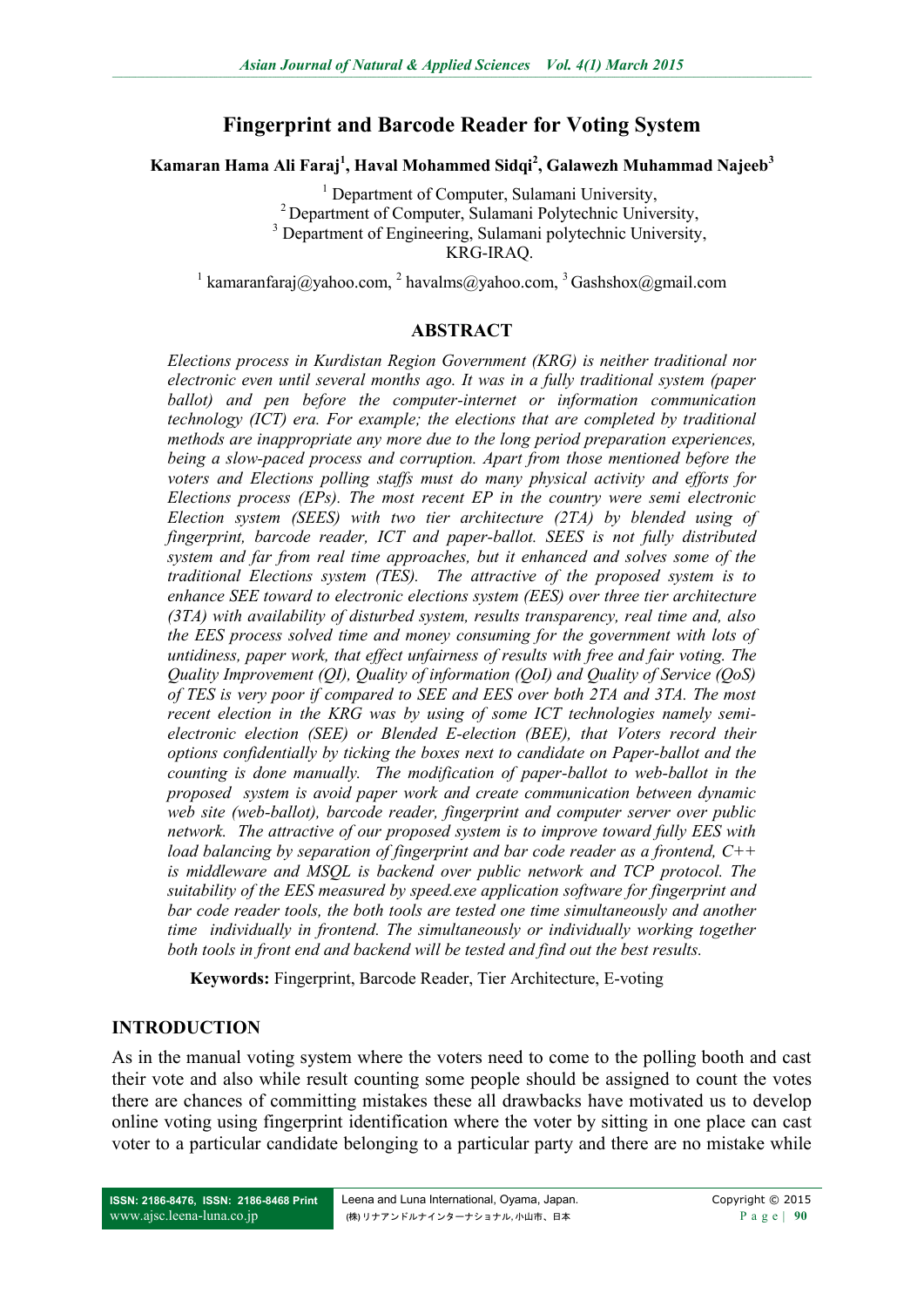counting the votes [JD13]. Also all voters became an active voter in one of the point that voters don't need to go to specific polling station; thus this is one factor of modifying inactive voters (manual voting) to active voter (Electronic voting). In an active voter isn't long queue wait and the time-consume and efficiency for achieving voting process in E-voting is constant. Since technology has made great strides over the past decade, the most important and revolutionary item is certainly the Internet, because of the convenience and popularity of the Internet, it becomes increasingly necessary to offer services via the web [FM14]. The proposed E-Election system that focused on blended of biometrics-fingerprint and ID barcode reader for enhancement of the voting system in KRG and modifies the paper ballot to web bases ballot. Biometrics is the term given to the use of biological traits or behavioral characteristics to identify an individual. The traits may be fingerprints, hand geometry, facial geometry, retina patterns, voice recognition, and handwriting recognition. In our proposed system the combine uses of impression for the purpose of voter identification or authentication, barcode reader for (voter ID Cared) and thumb as the thumb impression of every individual is unique, it helps in maximizing the accuracy. A database is created containing the thumb impressions of all the voters in the constituency. Illegal votes and repetition of votes is checked for in this system. Hence if this system is employed the elections would be fair and free from rigging [KUM12]. One of the most important government services like elections became a severe pressure on people involved in that process, according to many constraints that must be applied to the beneficiaries of this service and which are divided into two parts, *candidates* and *voters* [AAUA13]. Nevertheless, in the KRG the traditional manual method of Election had been revolutionized by the emergence of the ICT Internet. In the past few months, the ICT (i.e. fingerprint and barcode reader) has significantly changed the face of Elections and the ways citizens think about the voting or looking after in "right person for right place" function. Since the Kurdistan's Independent National Electoral Commission (INEC) advised by Kurdish Citizens in order to better election process and decided to move toward to semi-electronic voting system over two tier architecture(2TA) to has since designated its interest in using the electronic voting (also Known as biometric voting) system for future elections. If the KRG-Nations Electoral Commission is determined to conduct a credible poll in the future elections, then electronic voting should be seen as an absolute option to achieve its aim.

# **MODELS VARIATION RELATED TO E-ELECTION**

E-government constituents include citizens, employees, businesses, and other Governments, and leads to four categories of e-government: G2C, G2E, G2B, and G2G. The first category of e-government, and the one most closely related to e-voting processes, is government-tocitizen (G2C). This refers to electronic communications and transactions that occur between a government and one or more of its citizens. Governments tend to focus on this type of interaction because a founding principle of governance is to serve its citizens [JK05], also as mentioned in a previous section our proposed system is mostly related to G2C. Many models have been developed to handle E-electing requirements that support processes and activities, also the use of ICTs can connect all three important parts they are considered as part of egovernance, the following are these models:

# **G2C**

It covers the E-election system that is supported by the government and governing by the private sector namely Independent National Electoral Commission (INEC). Thus, the private INEC responsibilities of the proposed systems are controlling all voting processes with support of government, also it's a communication between voters and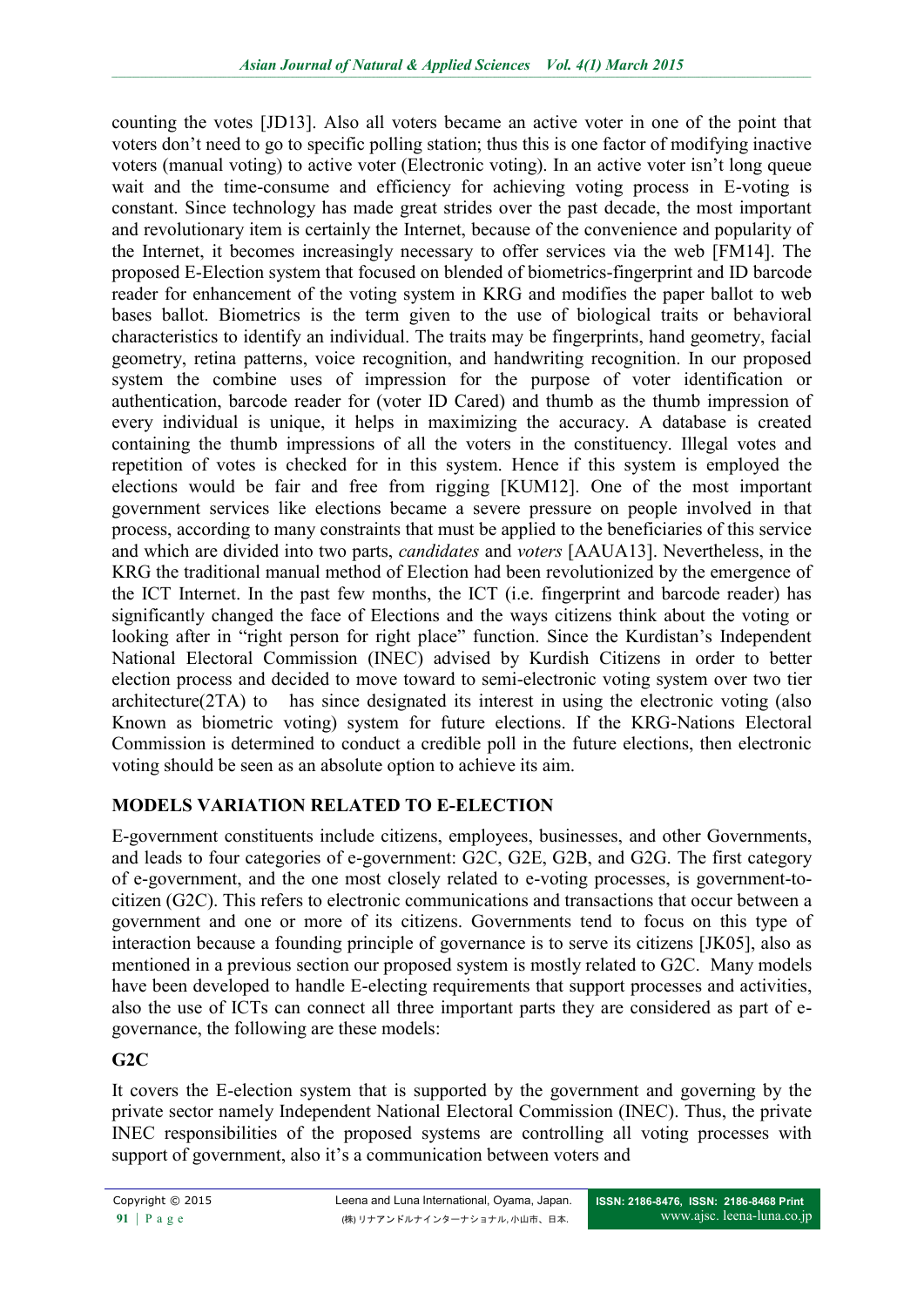

Figure 1. Shows the communication of C2G2C flow of information

Candidates for the reason of selecting right candidate; it's more or less alike G2C egovernment that communicated between government and citizen via internet or Local Area Networks (LANs). The Figure1 shows the communication between government and citizens also Citizen and Government.

### **C2G or Voter to Candidates (V2C**)

Voters to candidates without doubt are the most flexible, full featured and completely automated election. Voters to candidates were achieved by voters to decide on the best candidate in web ballot list; it supposes that voters can reach candidate to position of ruling, the selecting government electronically to governance society is E-governance. The QoC, QoI, and QI are in higher level than before. The architecture tier used for V2C is 3TA or NTA. In fact our proposed system is mixture from C2G and G2C, citizen select governmentcandidates is C2G in order to the government service the citizen in society and it will be G2C. Also our proposed system is a good tool for governing the society; C2G2C is mean the citizen voting for government-candidate and the elected government-candidate by citizen (Egovernment) and provide better services to citizen (E-governance).



Figure 2. Models Variation related to voter to government

E-Governance is a broader topic that deals with the whole range of the relationship and networks within government regarding the usage and application of ICTs. In fact E-Government is a narrower regulation dealing with the development of online services to the citizen. The Figure 2 shows models variation related to voter to government and government to citizens.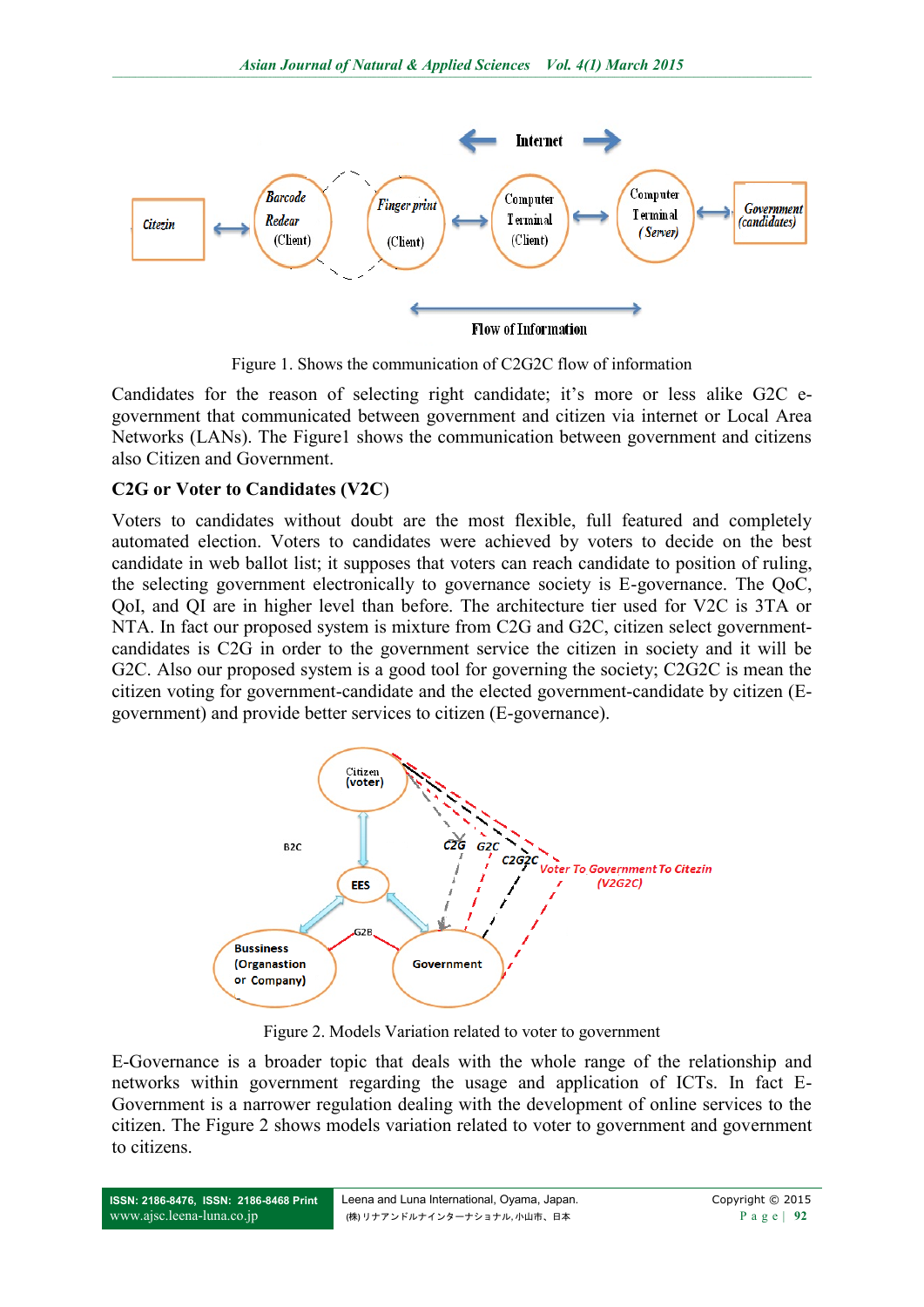## **G2B**

Government-to-business (G2B) initiatives refer to communications and transactions facilitated by electronic means between a government and a non-profit or for-profit organization. For example, the collection of corporate taxes would be a G2B process. Government members or committees are to ask a private company to design for example voting application software to governing election process. Figure3 show the Government to Business. Also Figure4 show the model variated Government to Business.



Figure 4. Models Variation related to government 2 Business in E-Election

# **E-ELECTION SYSTEM**

An election is a decision that is made by voting, it's either electronically or manually the decision that is made by allowed citizen to voting. Every modification from past until now is create new generation and each modification of ICT and computer science creates new election generation because there are direct relations between computer and ICT modifications with E-Election for example; the internet facility changed traditional election to EES [MA13]. The improvements of technology develop the election steadily and facilitate fast and continuous enhancement in better security by both of the bar code reader and fingerprint. The price performance [MA14] of mentioned E-Election is much higher if compare to manual voting or other fingerprint or barcode reader individually. The bar code reader, fingerprint and web ballot together help better QoS with premium security. The design of a "good" voting system whether electronic or using traditional paper ballots or mechanical devices must satisfy a number of sometimes comparing criteria [EEEETS11]. Nowadays election is a very important serious topic and much concentration is paid on it, therefore E-Election has becoming a growing interest for the electors, candidates, citizens and all the stakeholders involved, E-Election refers to the use of modern ICTs to convenience requirements of citizens and government.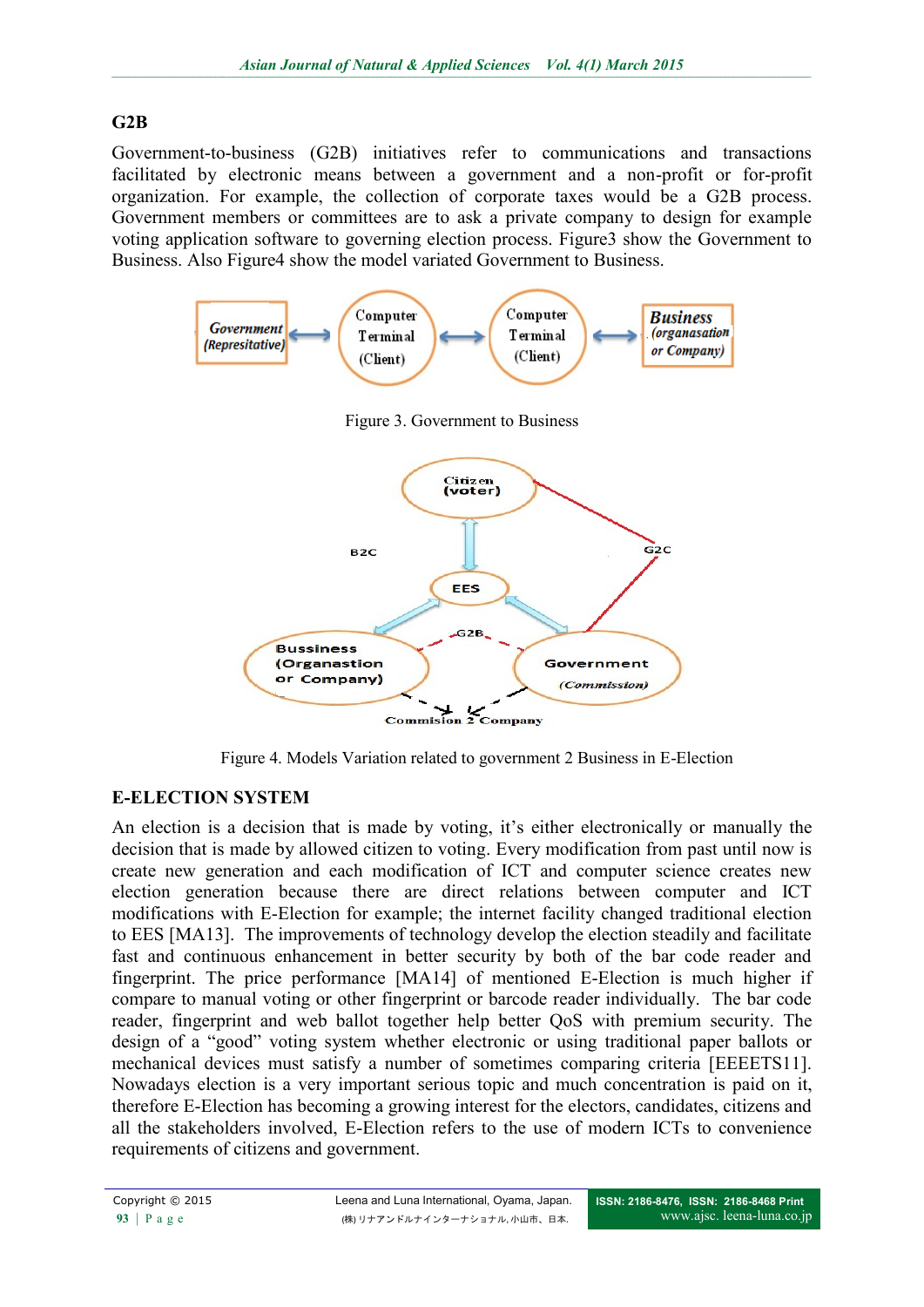Fingerprints are one of many forms of biometrics used to identify individuals and verify their identity. Fingerprint recognition or fingerprint authentication refers to the automated method of verifying a match between two human fingerprints. In this project we will be using a Fingerprint reader for providing access to the voter as well as making a log if the person has voted or not [Amo11]. Electronic democracy (e-democracy) is a necessity in this era of computers and information technology. Electronic election (e-election) is one of the most important applications of e-democracy, because of the importance of the voters' privacy and the possibility of frauds. Electronic voting (e-voting) is the most significant part of e-election, which refers to the use of computers or computerized voting equipment to cast ballots in an election. Electronic voting are passes three impotent steps which are: 1) Pre-voting (preparation and administrating, committee, candidates, and voters). 2) Voting (Voting process itself) and 3) (Post-Voting (Result Counting and generating reports) [EEEETS11]. While all steps in traditional voting system are more costly in term of money and time than the E-voting and the security of the traditional voting is not controlled. Finally, the all outcomes from the system provide an excellent suggestion to become conscious that cooperation between three parts, namely independent national electoral commission (INEC), votes, and candidates makes election strategy enhanced because the system is a perfect intermediate between three parts. Figure5 elucidate the improvement of election strategy.



Figure 5. Enhanced Triangle Election: Voters, INEC, Candidates

## **ARCHITECTURE OF PROPOSED SYSTEM**

Generally, our proposed system was designed to improve the earlier election by machines voting system (MVS) were run over 2TA only locally in every election polls in the country for the reason of avoiding to vote several times. The improvement of our proposed system is over 3TA or NTA, furthermore it designed to run either locally or globally base networked computers with any network scale (for example; intranet, extranet and internet). The installed copy of the system in a single personal computer (PC) and connected to a fingerprint and barcode reader; couldn't be considered as a fully traditional or fully electronic voting system, it is named as the semi electronic election system (SEES) and MVS is example of SEES. MVS could be located on any PC-machine, and can make a communicating environment between fingerprint and barcode reader. Obviously, SEES or MVS is more powerful, reliable and economical than the traditional voting system. The MVS match the barcode ID in the Database and save the image finger of voters in the database and give the ballot (papers) to voter by administer and guide voter to go to a private room to tick one box next to the candidate in the ballot and put ballot into the voting-box. The MVS was used in the previous election is couldn't be considered as traditional no electronic election system as well; it is named as the SEES with 2TA. SEES or Blended E-Election System (BEES) is only helping the traditional election to provide better service. Figure 6 shows the used software development tools over 2TA for MVS. Apart from avoiding duplicate voting by MVS, the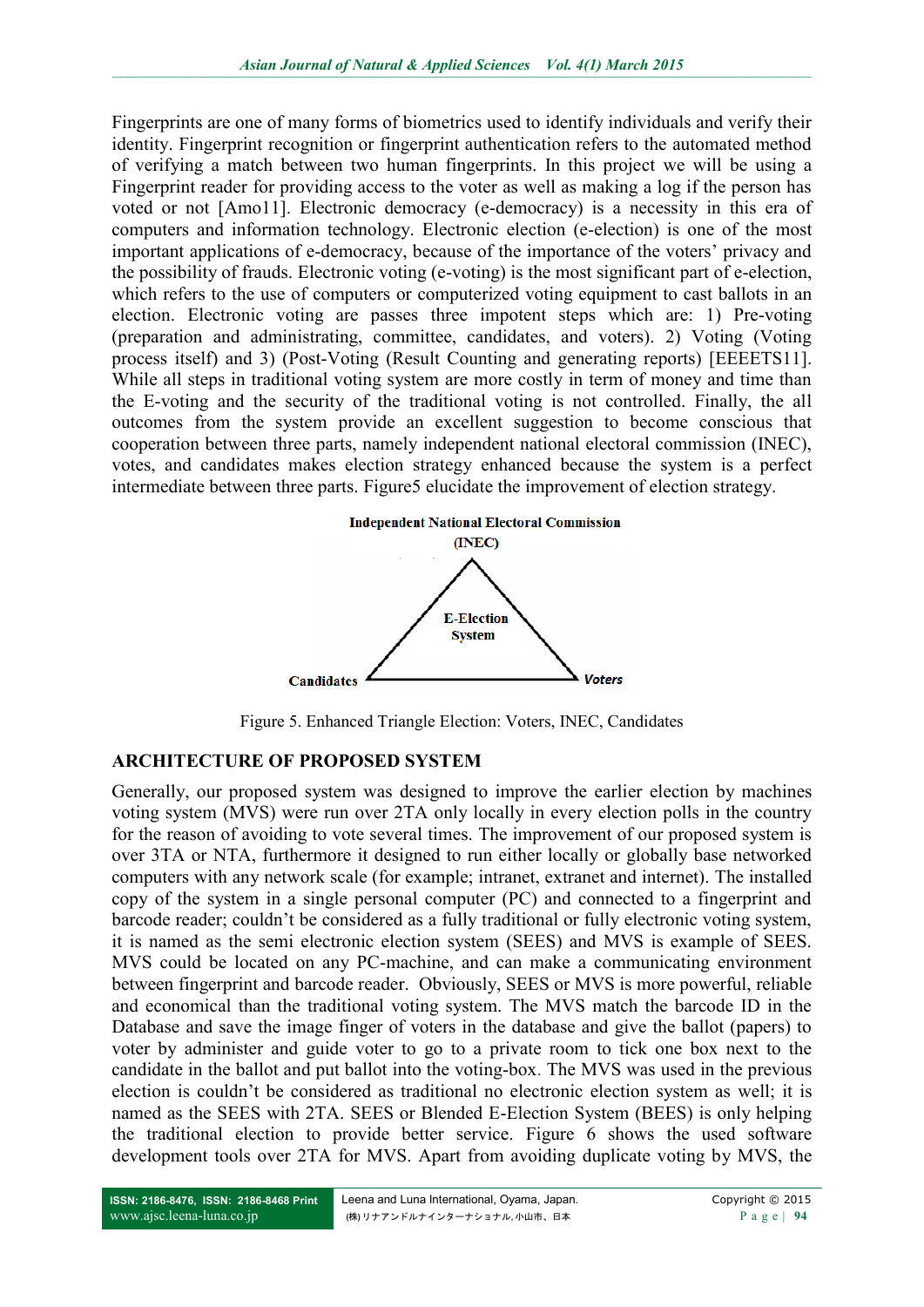proposed system gives much better service than MVS because it is more powerful, reliable and economical than both traditional voting and MVS. Our system can reduce the size, time, price and all differences rate of the election center and reduce health and safety hazard and run on NTA for better load balancing also stronger security. Figure 7 shows the used software development tools over 3TA for BVS.



Figure 8 shows the used software development tools over NTA for BVS. As mentioned before the more tire that create by more hardware separation and called tier architecture, but the separation or use more software and separation the software on different hardware called logical architecture. BVS over 3TA and NTA are both based upon three participant's voters, poll (station) center and matchmaking technique.

over 3TA

Over 2TA



Figure 8. The used software development tools of BVS over NTA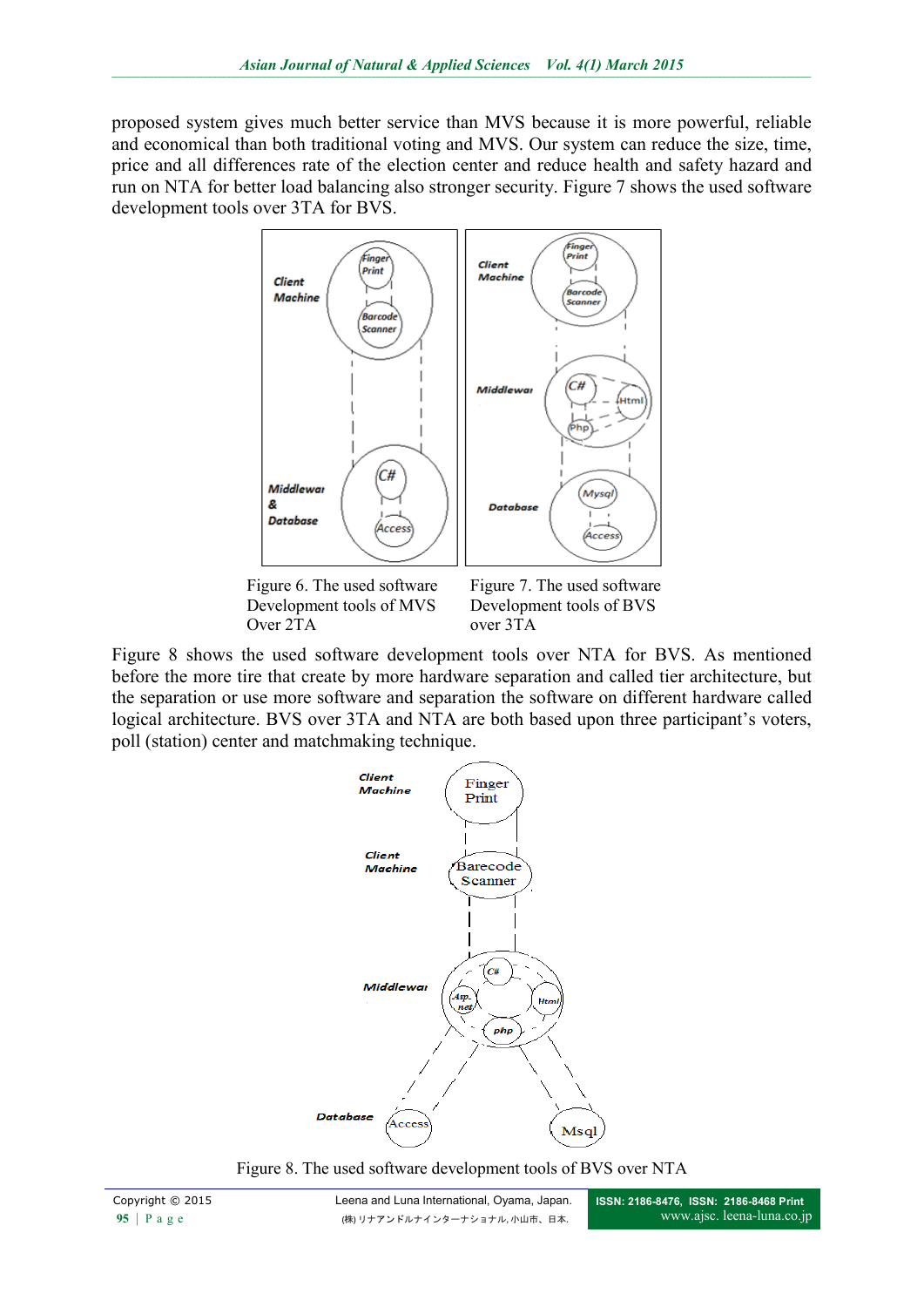The matching algorithm finds out whether there is a match by comparing two templates extracted by the characteristics point extraction algorithm, especially by comparing the positions of BVS over 3TA and NTA are both based upon three participant's voters, poll (station) center and matchmaking technique. The matching algorithm finds out whether there is a match by comparing two templates extracted by the characteristics point extraction algorithm, especially by comparing the positions of each characteristics point and the structure. When both data in pre-register days and voting day are exactly same and match each other the system let voter to carry on to next step. The Figure 9 shows the matchmaking algorithm between pre-register thumb image of voter and thumb image of voter in voting day. Figure 10 shows General structure of E-Election Techniques.



Figure 9. Matchmaking algorithm between pre-register thumb image and real thumb image of voter in voting day



Figure 10. General structure of E-Election Techniques

Finally, the main components of the interface are divided into three categories, the first category is for voters, the second is for candidates, and third is commission as administrator. The entire categories have the following major inputs, functionality and outputs: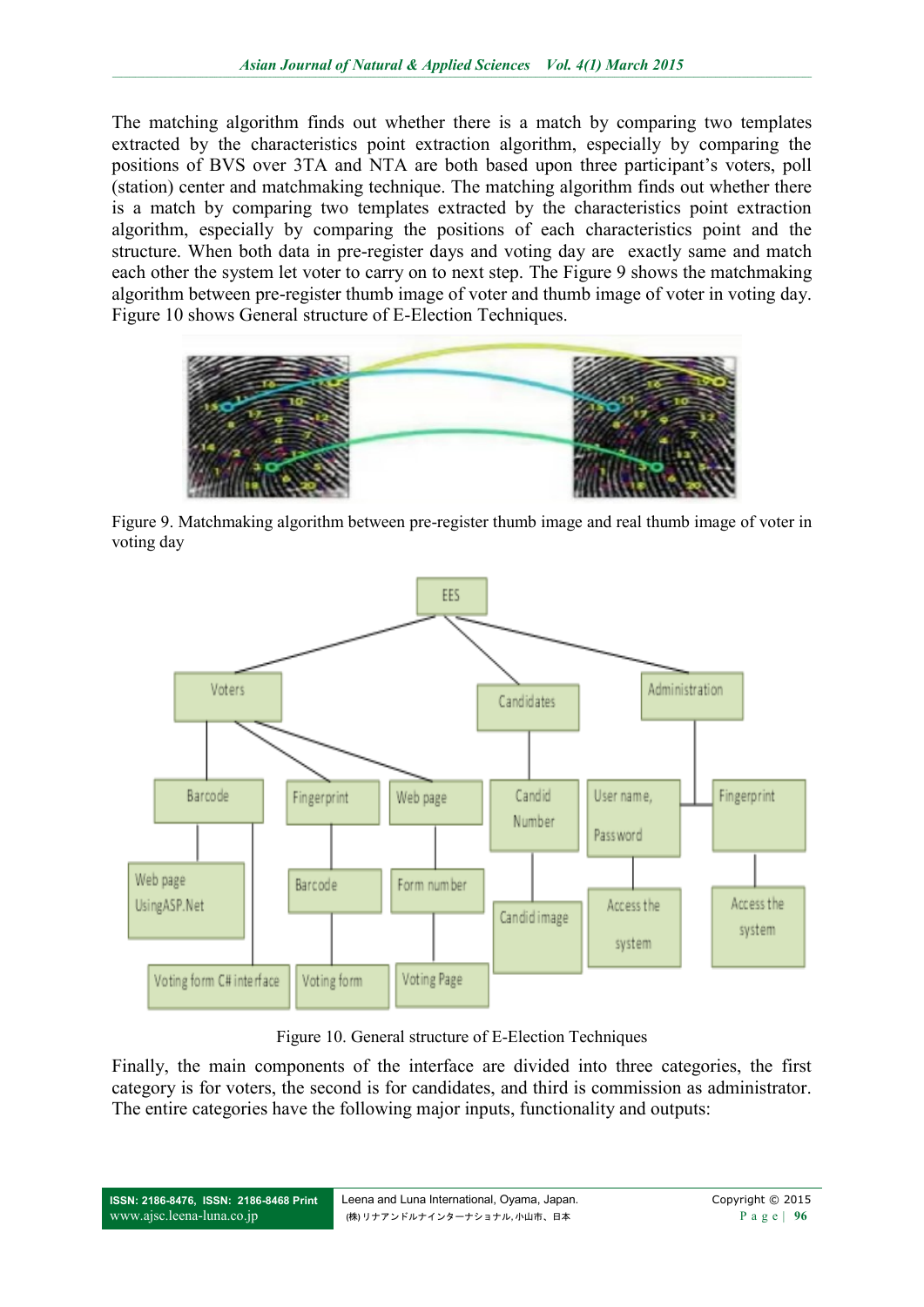### **Inputs**

- 1. Apart from their registered fingerprint image and ID barcode in the database backend as administrator and for the reason of higher security the Independent National Electoral Commission (INEC) must provide them a random username and password for those staffs are working in voting stations.
- 2. The voters must entered valid fingerprint and barcode ID into the system in any voting station in the city and there are computers with web-ballot for voters.
- 3. When the system recognized getting a valid barcode ID with fingerprint. The webballot interface with a vote-push-button appears and after tick the box next to the candidate must click on vote-push-button.
- 4. By clicking on vote-push-button in the web-ballot, it let voter to vote and store elected candidate into database backend.
- 5. The separated tier architecture helps to input data and maintain each tier easily with better security.

### **Functionality**

- 1. Registration: New administrator, voter and candidate can register using (barcode, fingerprint and form number).
- 2. Authentication: Registered admin, voter can get access to system through their ID, fingerprint and form number.
- 3. Storage: The profile of admin, candidates and voter are registered in a database.
- 4. Matching: The tools are developed in order to make suitable recommendation for admin and users.
- 5. Identification: Identifies the users and admin by fingerprint and barcode.
- 6. Verification: Verifies the users and admin by fingerprint verification process.
- 7. Prevent duplication: Prevents voting by same user more than ones.
- 8. N-tier architecture helps load balancing of the system.

#### **Outputs**

- 1. Displays votes account or vote result in a table.
- 2. Display vote result by chart and number.
- 3. Display message box for those voter made a mistake and elect two candidates by message "sorry must select only one option"
- 4. Display a message box for those voters want to vote more than once and the message is "sorry duplicate".
- 5. Display a message for those voters that forget to vote by message box "sorry must select only one option "in case of not selecting any option.

#### **Specification and Aspects**

1. While a new administrator becomes a member of the system, and he/she is added to the database by taking fingerprint, user name and password from each admin.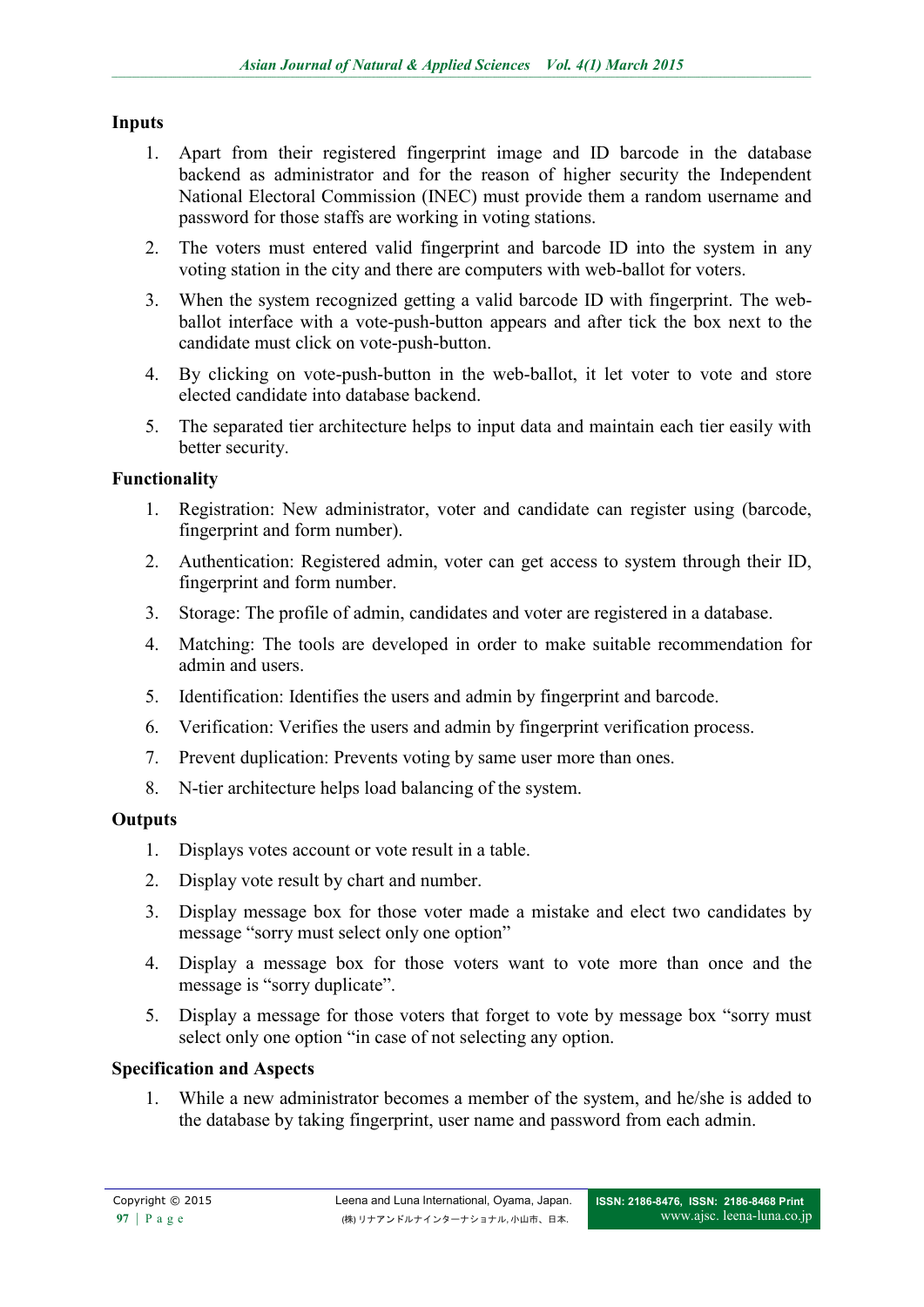- 2. When voter becomes a member of the system, and voter is added to the database by taking the fingerprint, barcode from each voter (the period of a month for that process of pre-register).
- 3. A Part from registered barcode ID and fingerprint to the database, any Admin must get (Username, Password) as well from the INEC.
- 4. The username and password is random and valid for several hours.
- 5. Voters who live outside of the counter can vote through E-form.
- 6. System admin can login via username, password and fingerprint and barcode ID as well.
- 7. INEC can delete, update, and insert any information about candidates and voters.
- 8. Voters can login through his/her ID barcode and fingerprint.
- 9. Admin can account votes.
- 10. Admin can show result by table and chart (real time).
- 11. Admin can add new candidate.
- 12. Admin can add new user.

# **TIER ARCHITECTURE SPEED TEST**

The test of our proposed system achieved over several different tiers architecture namely; one tier architecture (1TA), two tier architecture (2TA) and three tier architecture (3TA) or NTA.

## **One Tier Architecture (1TA)**

As mentioned before the one tier architecture is inapplicable for our proposed system due to not based on client and server(C/S).

## **Two Tier Architecture (2TA)**

When the networked based on C/S connected between server and clients. The only suitable 2TA is thin-2TA because the functionality (middleware) and Data tier (back end) are in a server side. When the finger is taking as image, the functionality tier is responsible to transfer to backend tier (database). The fat-2TA is inapplicable because middleware always place it with database and it's impossible to place middleware with client. Figure 6 shows the used software development tools over 2TA. Also

Table1 show the speed test of thin-two tier architecture.

| Two Tier Architecture  |                         |                  |  |  |
|------------------------|-------------------------|------------------|--|--|
| E-voting Methods       |                         | Time/millisecond |  |  |
| Login Module           | E-voting Interface      |                  |  |  |
| Barcode                | Web Page using ASP. Net | 80               |  |  |
| Barcode                | C Sharp $(C#)$          | 40               |  |  |
| Finger Print & Barcode | C Sharp $(C#)$          | 300              |  |  |

#### **Table 1. The Speed test of thin- 2TA**

## **Three Tier Architecture (3TA)**

The three tier architecture is separation of hardware into three different tiers which; presentation tier, functionality tier, and database tier. As shown in figure 7 the used software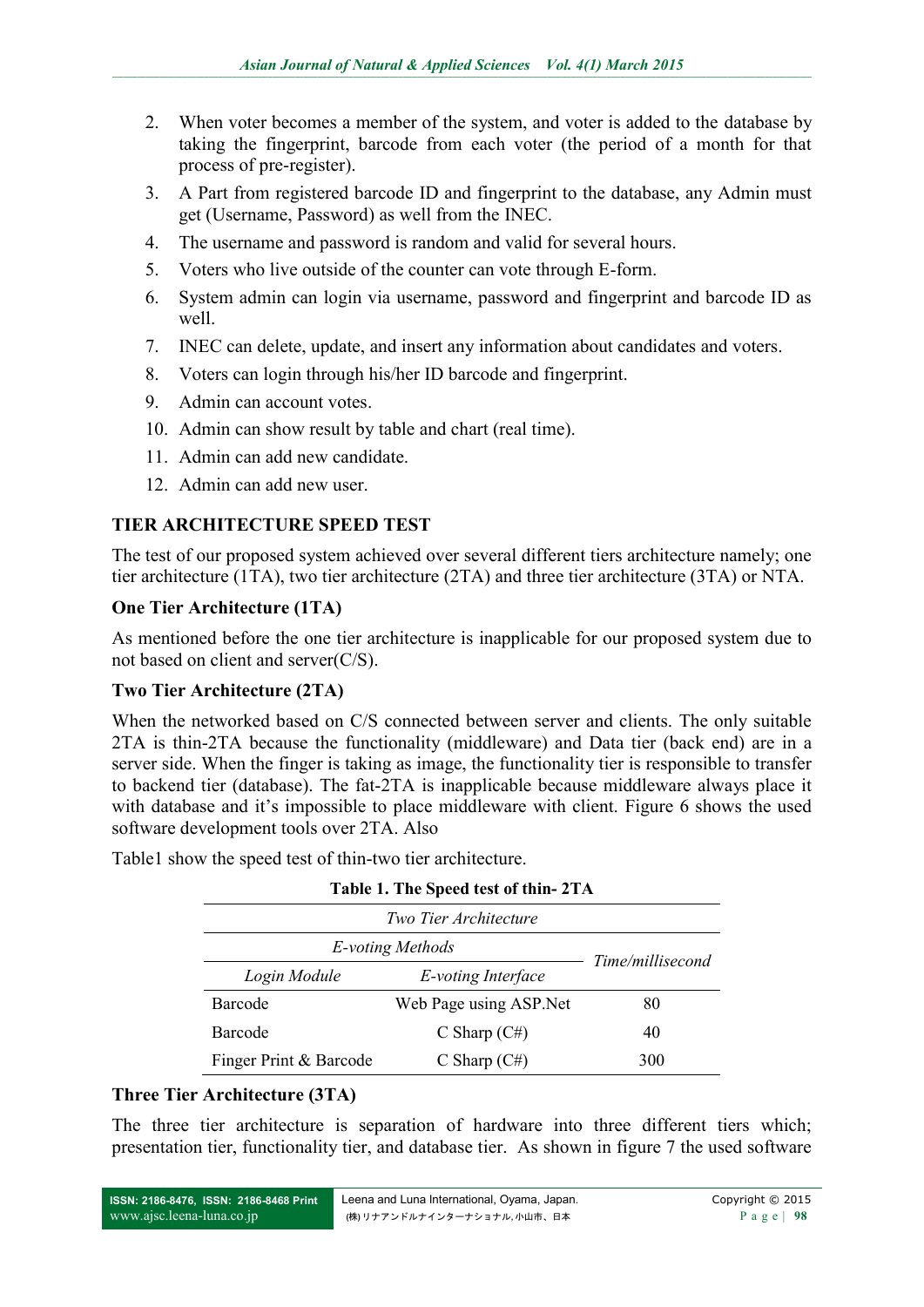Development tools of BVS over 3TA. The better service is 3TA then the 2TA in respect of BVS. Also table 2 shows the speed test of three tier architecture

| $1$ avie $2$ . The speed Test of $31A$<br><i>Three Tier Architecture</i> |                         |     |  |  |
|--------------------------------------------------------------------------|-------------------------|-----|--|--|
|                                                                          |                         |     |  |  |
| Login Module                                                             | E-voting Interface      |     |  |  |
| Barcode                                                                  | Web Page using ASP. Net | 170 |  |  |
| Barcode                                                                  | C Sharp $(C#)$          | 297 |  |  |
| Finger Print & Barcode                                                   | C Sharp $(C#)$          | 351 |  |  |

### **Table 2. The Speed Test of 3TA**

#### **N Tier Architecture (NTA)**

The four or more tier architecture is separation of hardware into more three different tiers which; presentation tier, functionality tier, and database tier. As shown in figure 8 the used software Development tools of BVS over NTA. The better service is NTA then the 3TA in respect of BVS. Also Table 3 show the speed test of N tiers architecture.

| $1400 \text{C}$ . The Speed Test of NTTL<br>N-Tier Architecture |                         |     |  |  |
|-----------------------------------------------------------------|-------------------------|-----|--|--|
|                                                                 |                         |     |  |  |
| Login Module                                                    | E-voting Interface      |     |  |  |
| Barcode                                                         | Web Page using ASP. Net | 550 |  |  |
| Barcode                                                         | C Sharp $(C#)$          | 421 |  |  |
| Finger Print & Barcode                                          | C Sharp $(C#)$          | 706 |  |  |

**Table 3. The Speed Test of NTA**

There are three different types of tests, each tier is used for different purpose and different limit numbers of users, the NTA is most suitable one for our proposed system due to load balancing and better security and maintenance.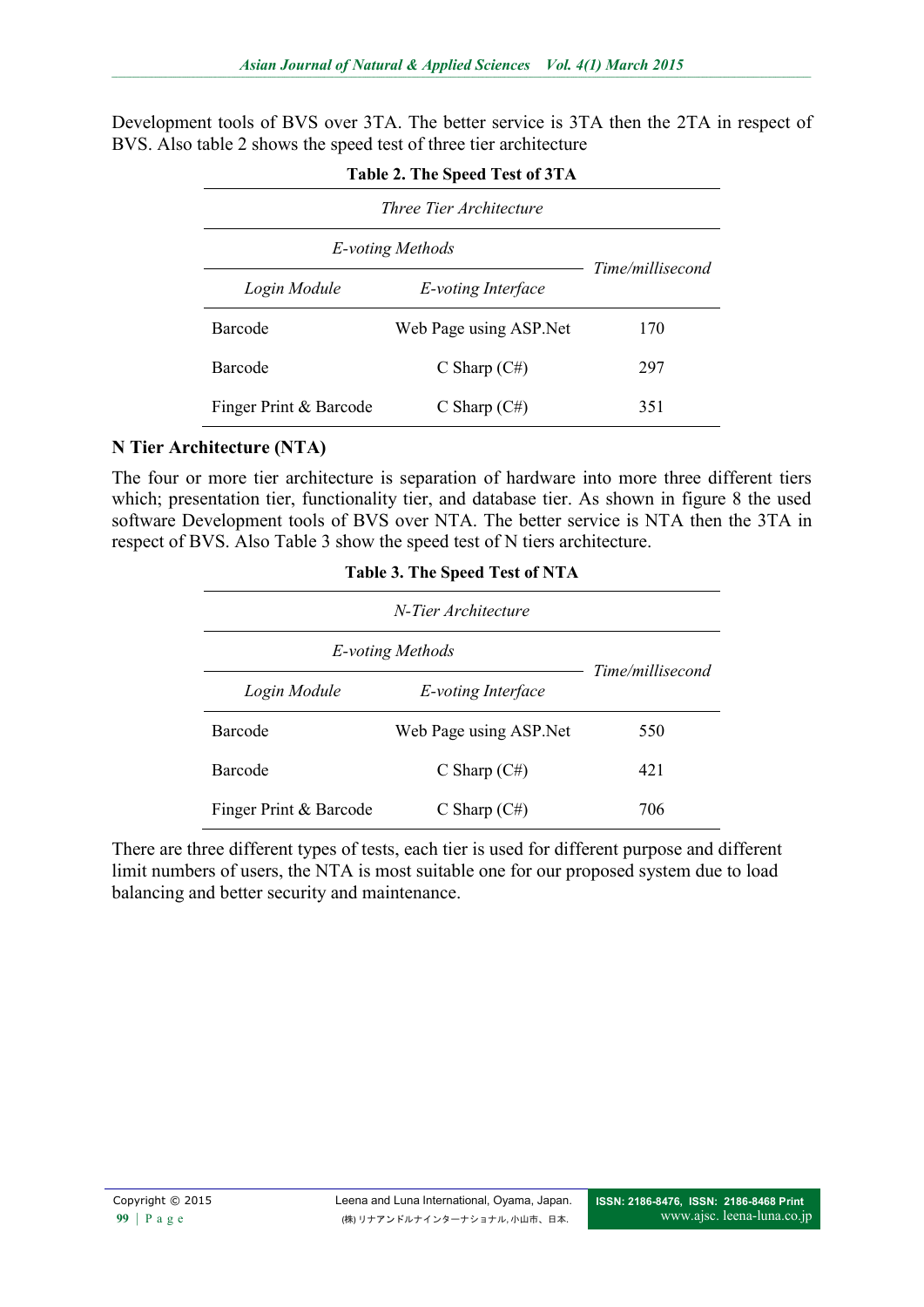#### **REFERENCES**

- [1] Hazzaa, F. I, Kadry, S., & Zein, O. K. (2012). Web-Based Voting System Using Fingerprint: Design and Implementation. *International Journal of Computer Applications in Engineering Sciences, 2*(4).
- [2] Baig, K., Ishtiaq, U., Kanwal, A., Ishtiaq, U., & Javed, M. (2011). *Electronic Voting System Using Fingerprint Matching with Gabor Filter*. COMSATS Institute of Information Technology, Lahore, 2011.
- [3] Ammar, H., Zhen, X., Nassar, D., & Jin, Y. (2001). *Web-Based Test Bed for Fingerprint Image Comparison*. Dept. of Computer Science and Electrical Engineering West Virginia University, 2001.
- [4] Abdalla, W., Kamel, A., Soliman, M., Ghobrial, M., & Ahmed, A. (2012). *E- Voting System.* Fayoum University, Saudi Arabia, 2012.
- [5] McGuigan, B., & Foster, N. (2014). [What is e-Government? -](http://r.search.yahoo.com/_ylt=A0LEV0mimNtThXUAAftXNyoA;_ylu=X3oDMTEzaTg0a2U4BHNlYwNzcgRwb3MDMgRjb2xvA2JmMQR2dGlkA1NNRTQyMV8x/RV=2/RE=1406929189/RO=10/RU=http%3a%2f%2fwww.wisegeek.org%2fwhat-is-e-government.htm/RK=0/RS=idQiM2LUZ1E7wYm21bQVlRBMTl8-) wiseGEEK. Conjecture Corporation, Last Modified Date: 17July 2014.
- [6] Faraj, K., & Mstafa, G. (2014). *Tiered Architecture Analysis of Web Based system*, Zhako University, 2014.
- [7] Faraj, K., Ahmad, T., Mohammed, R., & Mohammed, M. (2013). Web Technologies Performance Analysis for Different Platforms and Hardware Architectures. *International Journal of Computer Networks and Wireless Communications (IJCNWC), 3*(6).
- [8] Aziz, A. (2011).*Online Election System.* Department of Information Technology**,**  Pakistan, 2011.
- [9] Hazzaa, F., & Kadry, S., (2012). New System of E-Voting Using Fingerprint. *International Journal of Emerging Technology and Advanced Engineering, 2,* 355- 363.
- [10] Tabra, Y. (2013). A Proposal for Internet Voting System in Iraq. *International Journal of Advanced Research in Computer Science and Software Engineering, 3*(10), 47-52.
- [11] Joshi, S., & Desai, B. (2013). "Significance of Finger Print in On-line Voting: An Approach". *International Journal of Engineering Science and Innovative Technology (IJESIT) 2*(1).
- [12] Kumar, J. (2015). *[Biometrics-Voting](http://r.search.yahoo.com/_ylt=A0LEV0mimNtThXUAAftXNyoA;_ylu=X3oDMTEzaTg0a2U4BHNlYwNzcgRwb3MDMgRjb2xvA2JmMQR2dGlkA1NNRTQyMV8x/RV=2/RE=1406929189/RO=10/RU=http%3a%2f%2fwww.wisegeek.org%2fwhat-is-e-government.htm/RK=0/RS=idQiM2LUZ1E7wYm21bQVlRBMTl8-)* , RSS, India, 2012. Last Modified Date: 17 February 2015. <http://sribhaviguru.com/index.php>
- [13] Abdulhamid, S., Adebayo, O., Ugiomoh, D., & AbdulMalik, M. (2013). The Design and Development of Real-Time E-Voting System in Nigeria with Emphasis on Security and Result Veracity. *I. J. Computer Network and Information Security, 2013*(5), 9-18. **doi:10.5815/ijcnis.2013.05.02**
- [14] Bamiah, M. (2010). *A Trustable Electronic Government Voting Management Framework Using Trusted Platform Module (TPM).* Staffordshire University, UK, 2010